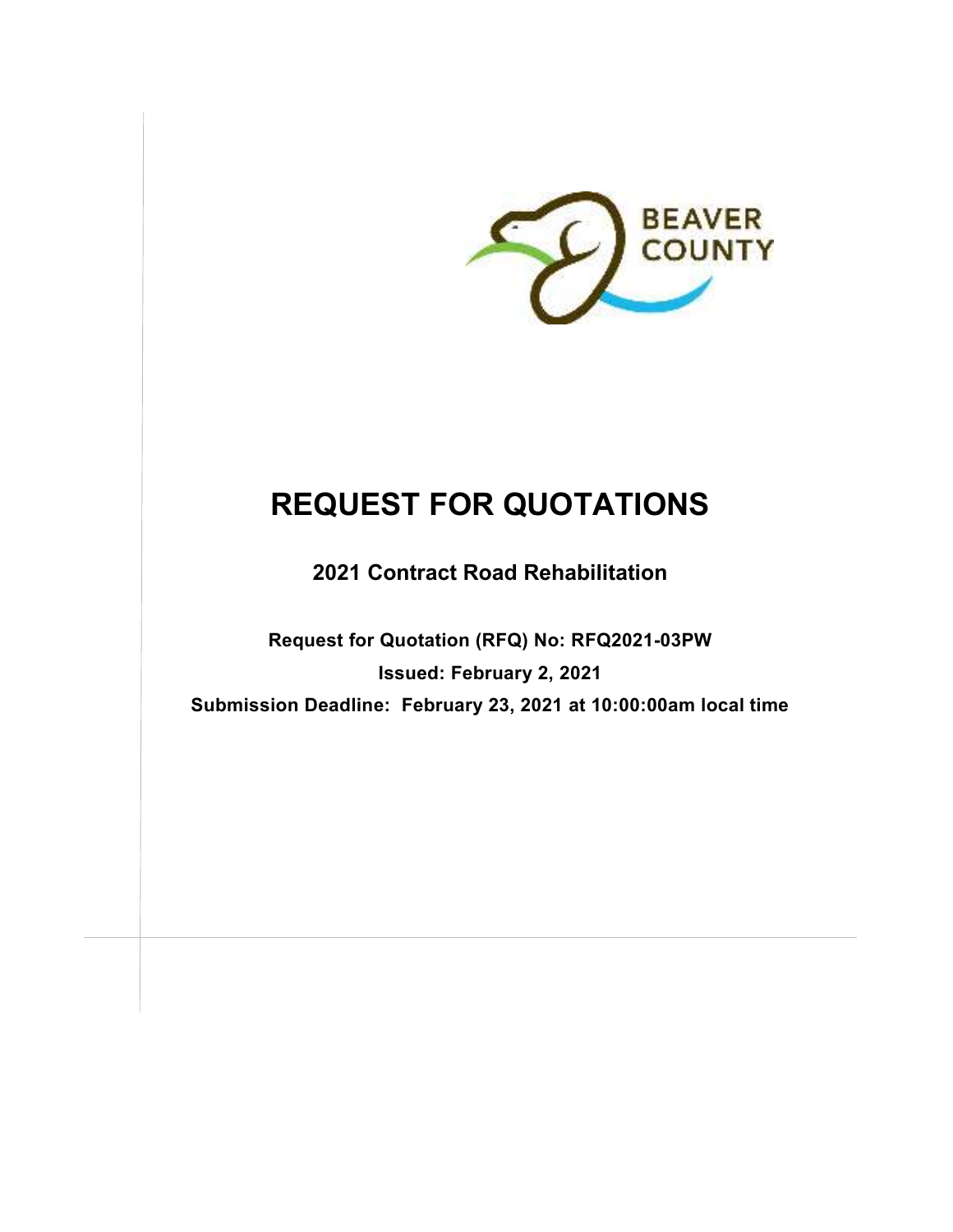### **TABLE OF CONTENTS**

|                  | 3 |  |  |
|------------------|---|--|--|
| 1.1              |   |  |  |
| 1.2              |   |  |  |
| 1.3              |   |  |  |
| 1.4              |   |  |  |
| $1.5\phantom{0}$ |   |  |  |
| 1.6              |   |  |  |
| 1.7              |   |  |  |
| 1.8              |   |  |  |
| 1.9              |   |  |  |
| 1.10             |   |  |  |

|               | 5              |
|---------------|----------------|
| 2.1           | $\overline{5}$ |
| $2.2^{\circ}$ | $\overline{5}$ |
|               | 6              |
|               | 8              |
|               | 9              |
|               | 15             |
|               | 18             |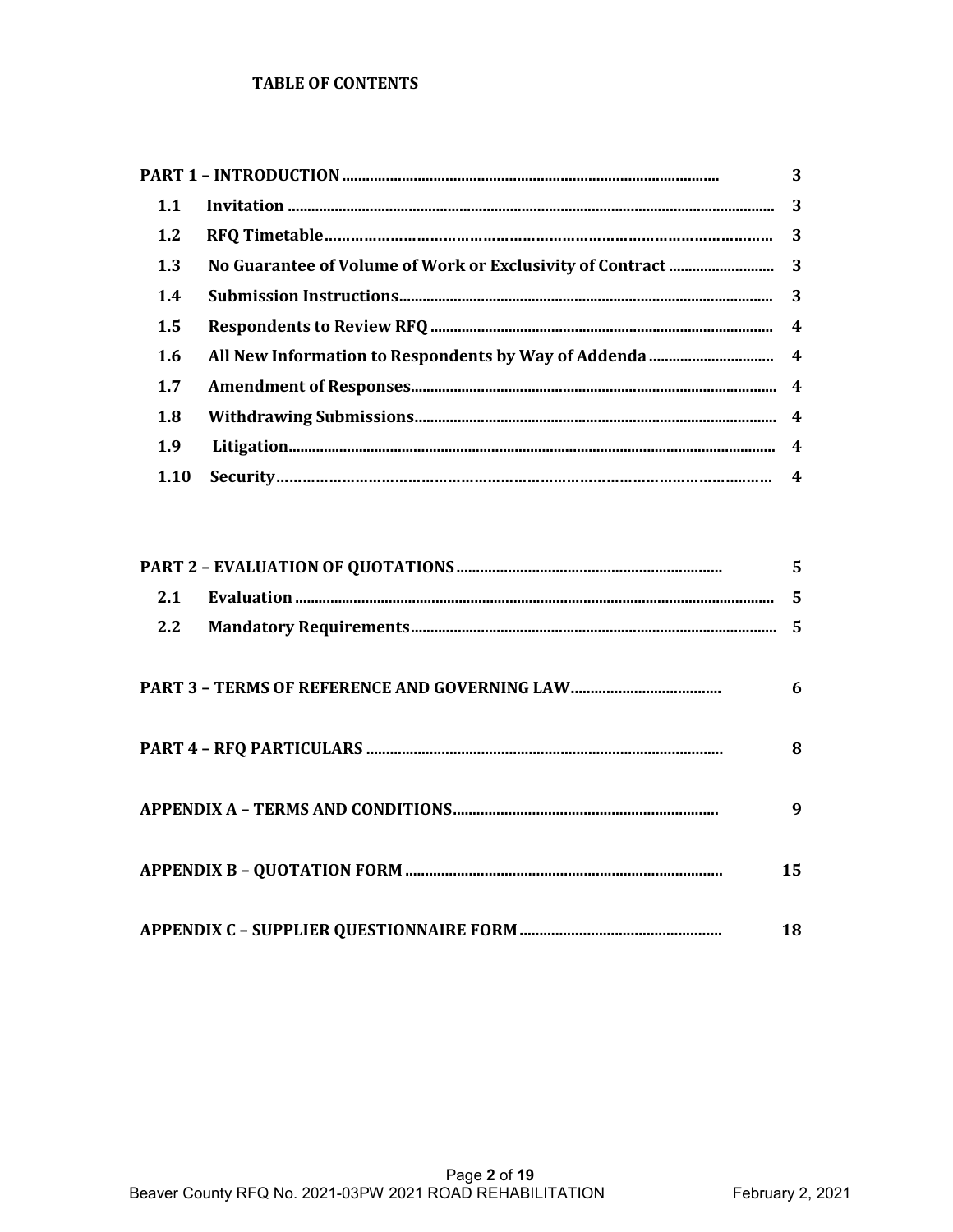# **PART 1 – INTRODUCTION**

# **1.1 Invitation**

This Request for Quotations (the "RFQ") issued by Beaver County (the "County") is an invitation to submit non-binding offers for the provision of Shoulder Pull services as further described in Part 4 – RFQ Particulars, for the Rates established in Appendix B. The Respondent selected pursuant to this RFQ process will be informed in writing. Respondents not selected will also be informed in writing.

For the purposes of this procurement process, the "County Contact" shall be:

County Contact: Dan Blackie, Superintendent of Transportation Email: pwtenders@beaver.ab.ca

# **1.2 RFQ Timetable**

| I Issue Date of RFQ | February 2, 2021                           |
|---------------------|--------------------------------------------|
| Submission Deadline | February 23, 2021 at 10:00:00am local time |

# **1.3 No Guarantee of Volume of Work or Exclusivity of Contract**

Beaver County makes no guarantee of the value or volume of work to be assigned to the successful respondent. The Agreement with the selected Respondent will not be an exclusive contract for the provision of the described Deliverables. Beaver County may contract with others for the same or similar Deliverables to those described in the RFQ or may obtain the same or similar Deliverables internally.

# **1.4 Submission Instructions**

All submissions should be in a **sealed package clearly marked and identified with the RFQ2021-03PW.** All submissions may be in person, sent by mail, courier or email to the following:

Beaver County Box 140 5120-50 st Ryley, AB T0B 4A0 **RFQ No. RFQ2021-03PW – 2021 Contract Road Rehabilitation** 

Attention: Dan Blackie, Superintendent of Transportation

Email submissions sent to: pwtenders@beaver.ab.ca

Submissions are to be prominently marked with the RFQ title and number (see RFQ cover), with the full legal name and return address of the respondent, and with the Submission Deadline.

RFQ opening will be closed due to COVID 19 restrictions, however a summary will be emailed out to each Respondent.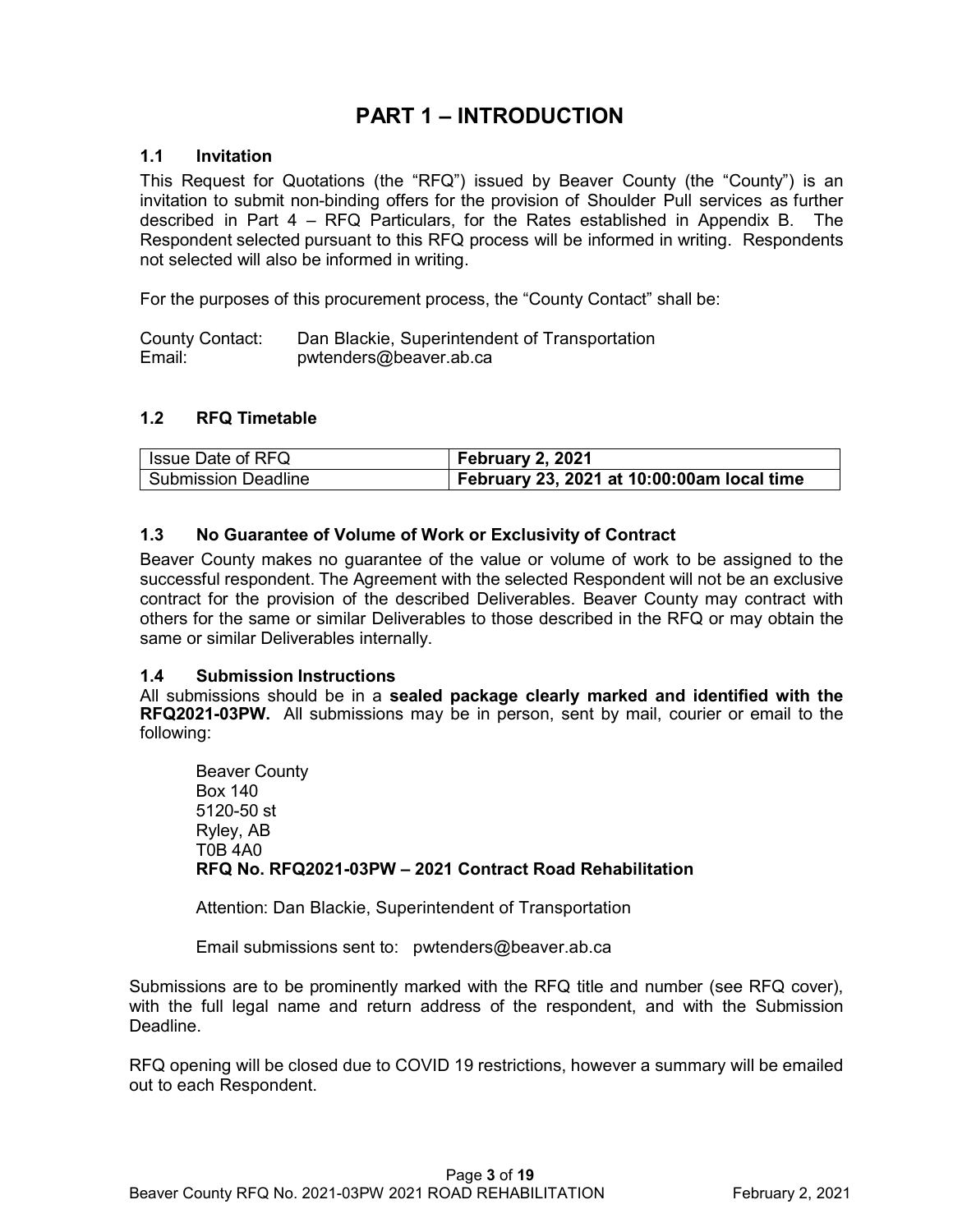# **1.5 Respondents to Review RFQ**

Respondents shall examine all of the documents comprising this RFQ and (a) shall report any errors, omissions or ambiguities and (b) may direct questions or seek additional information in writing by e-mail to the Beaver County Contact. Beaver County is under no obligation to provide additional information but may do so at its sole discretion. It is the responsibility of the Respondent to seek clarification from the Beaver County Contact on any matter it considers to be unclear. Beaver County shall not be responsible for any misunderstanding on the part of the Respondent concerning this RFQ or its process.

Respondents and their representatives may not contact individuals employed or engaged by any member of Beaver County, other than the Beaver County Contact, concerning matters regarding this RFQ. Only information received by the Beaver County Contact will be considered in the RFQ process. All such communications must be in writing. Any respondent that does not follow these instructions may be disqualified.

# **1.6 All New Information to Respondents by Way of Addenda**

This RFQ may be amended only by an addendum in accordance with this section. If Beaver County, for any reason, determines that it is necessary to provide additional information relating to this RFQ, such information will be communicated to all Respondents by addenda. Each addendum shall form an integral part of this RFQ. Such addenda may contain important information, including significant changes to this RFQ. Respondents are responsible for obtaining all addenda issued by Beaver County.

# **1.7 Amendment of Responses**

Respondents may amend their responses prior to the Submission Deadline by submitting the amendment in a sealed package prominently marked with the RFQ title and number and the full legal name and return address of the respondent to the location set out above. Any amendment should clearly indicate which part of the response the amendment is intended to amend or replace.

# **1.8 Withdrawing Submissions**

At any time throughout the RFQ process, a respondent may withdraw a submission. To effect a withdrawal, a notice of withdrawal must be sent to the County Contact and must be signed by an authorized representative. The County is under no obligation to return withdrawn submissions.

# **1.9 Litigation**

Pursuant to Beaver County **Policy ADM-007 – Purchasing Policy**, suppliers who have initiated legal proceedings against Beaver County are ineligible to submit a proposal in response to this RFQ. For further information, please contact the Beaver County Contact.

# **1.10 Security**

No security required for RFQ. **If contract is awarded a Performance, Labour and Material Bond for approximately 50% of contract amount will be required.**

[End of Part 1]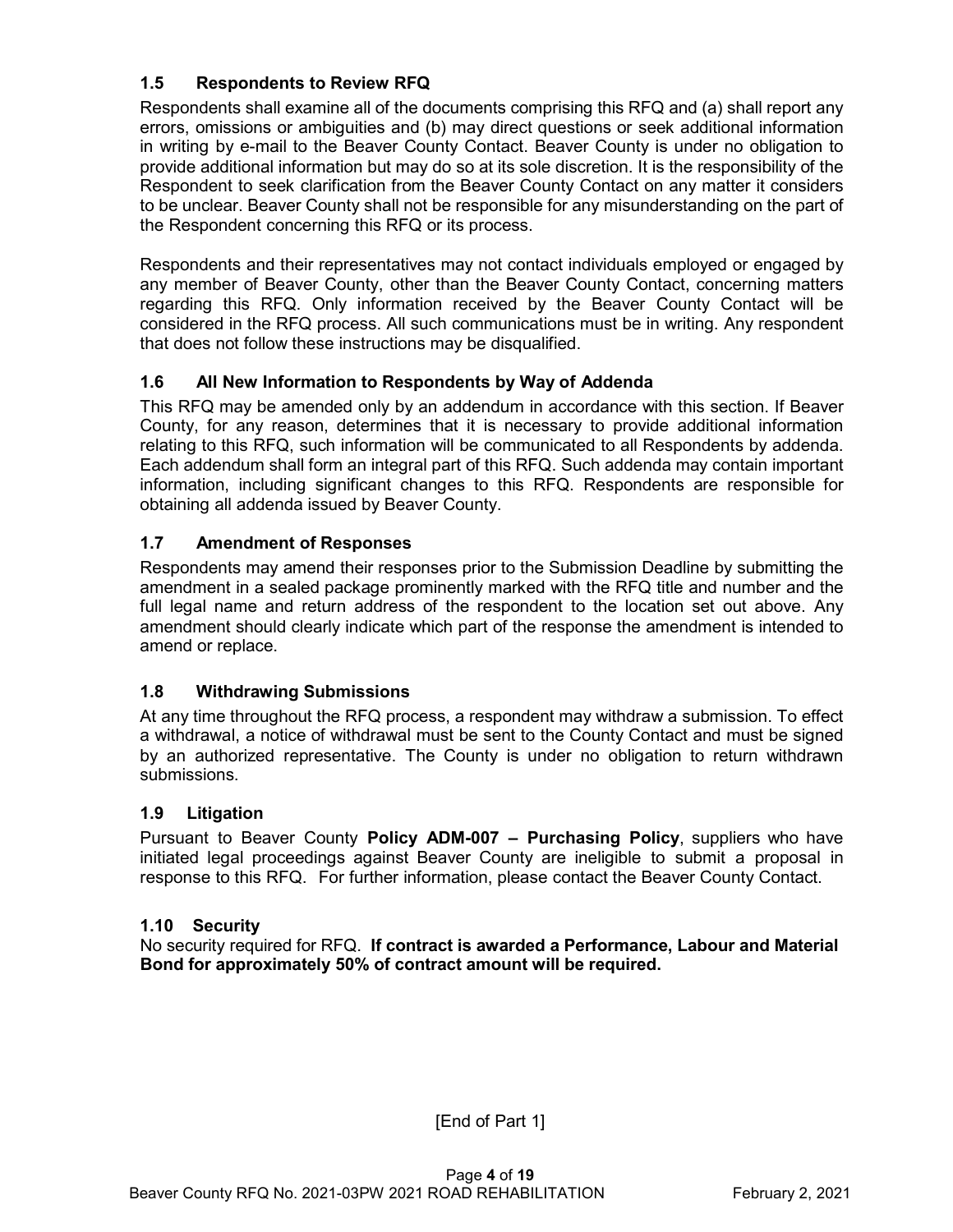# **PART 2 – EVALUATION OF QUOTATIONS**

### **2.1 Evaluation**

Each RFQ will be evaluated on the basis of the criteria listed below and Beaver County will have the sole and unfettered discretion to award up to the maximum number of points for each criteria as listed below. By submitting a RFQ, the Respondent acknowledges and agrees that Beaver County has, and it is hereby entitled to exercise, the sole and unfettered discretion to award the points for the evaluation of the noted criteria.

By submitting its RFQ, each Respondent acknowledges and agrees that it waives any right to contest in any legal proceedings, the decision of Beaver County to award points in respect of the criteria noted below. The criteria and the maximum number of points for each criteria are as follows:

| <b>Total Points</b>                | 100 points |
|------------------------------------|------------|
| 5. Equipment Specification and Age | 20 points  |
| 4. Reference Checks                | 20 points  |
| 3. Prior relevant experience       | 20 points  |
| 2. Safety Record/C.O.R.            | 20 points  |
| 1. Price                           | 20 points  |

Subject to the Terms of Reference and Governing Law, the top-ranked respondent(s) as established under the evaluation will be selected to enter into a contract for the provision of the Deliverables. The selected respondent will be expected to enter into a contract within the timeframe specified in the selection notice. Failure to do so may, among other things, result in the disqualification of the respondent and the selection of another respondent, or the cancellation of the RFQ.

# **2.2 Mandatory Requirements**

Each quotation must include:

- Appendix B Quotation Form completed and signed by an authorized representative of the respondent
- Appendix C Supplier Questionnaire Form completed by the respondent
- Insurance Certificate
- WCB Clearance Letter
- C.O.R. Certificate

[End of Part 2]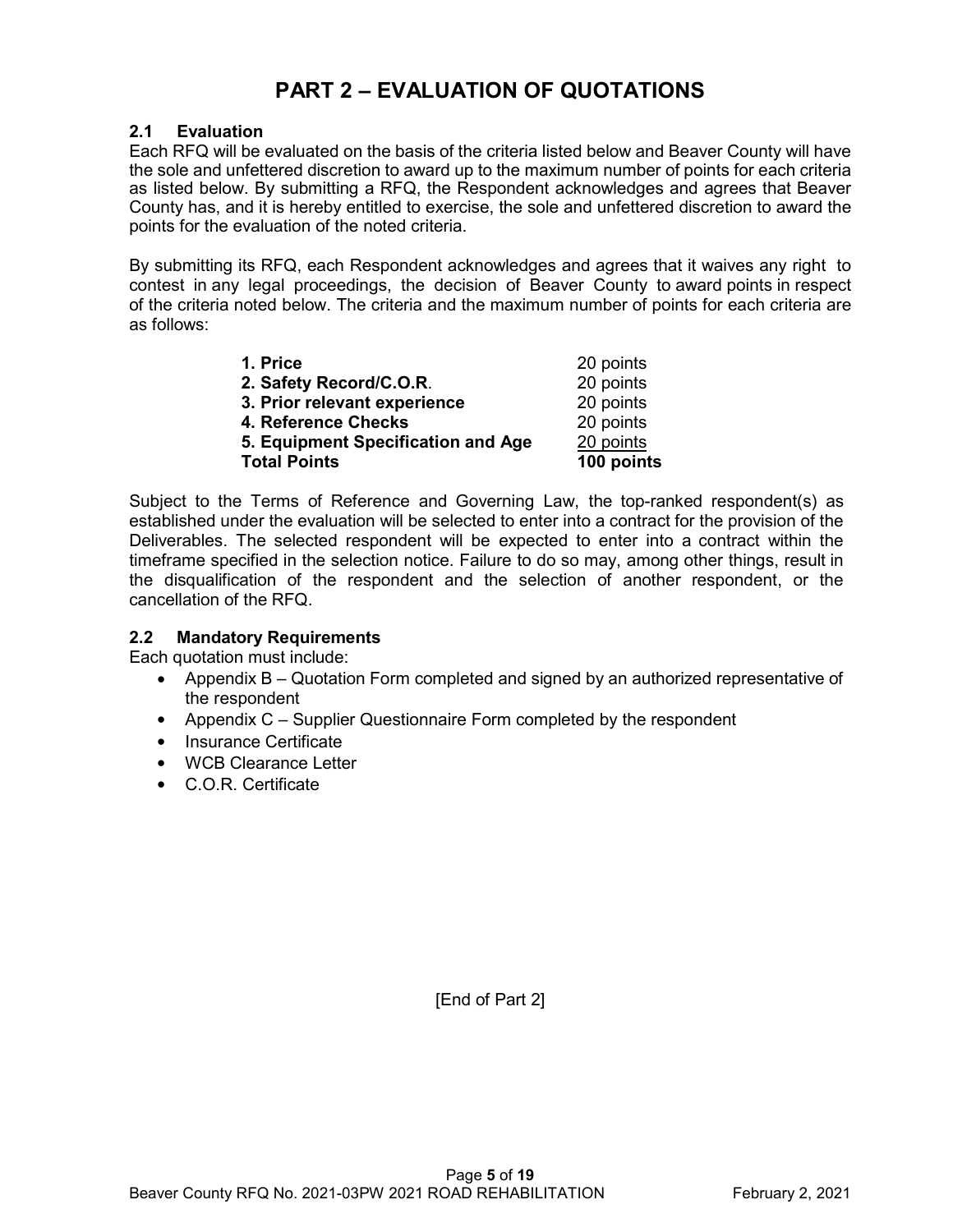# **PART 3 – TERMS OF REFERENCE AND GOVERNING LAW**

In responding to this RFQ, and to be eligible for consideration, each Respondent must submit a completed and signed Quotation Form that, among other things, acknowledges its acceptance of the RFQ Terms of Reference and Governing Law as contained hereunder:

- (a) this RFQ process is not intended to create a formal legally binding bidding process and shall not give rise to the legal rights or duties applied to a formal Contract A binding bidding process or any other legal obligations arising out of any tendering process contract or collateral contract, and instead shall be governed by the common law applicable to direct commercial negotiations;
- (b) neither party shall have the right to make any claims (in contract, tort, or otherwise) against the other with respect to the award of a contract, the failure to award a contract or the failure to honor a quotation;
- (c) the Respondent will bear its own costs associated with, or incurred in, the preparation and presentation of its quotation, including, if applicable, costs incurred for interviews or demonstrations;
- (d) no legal obligation regarding the procurement of any good or service shall be created between the Respondent and Beaver County until Beaver County accepts the Respondent's offer in writing;
- (e) when evaluating quotations, Beaver County may request further information from the Respondents or third parties in order to verify, clarify or supplement the information provided in the Respondent's submission, and Beaver County may revisit and re-evaluate the Respondent's submission or ranking on the basis of any such information;
- (f) Beaver County may consider the Respondent's past performance on previous contracts or any other relevant information taken into account by Beaver County when determining the acceptability of a Respondent;
- (g) Beaver County may disqualify a Respondent for any conduct, situation or circumstance that constitutes a Conflict of Interest, as solely determined by Beaver County. "Conflict of Interest" shall have the meaning ascribed to it in the Quotation Form (Appendix B);
- (h) the Respondent consents to Beaver County's collection of the information as contemplated under this RFQ for the uses contemplated under this RFQ;
- (i) Beaver County will not return the submission or any accompanying documentation submitted by a respondent;
- (j) Beaver County may elect not to consider a Respondent whose quotation contains misrepresentations or any other inaccurate, misleading or incomplete information;
- (k) Beaver County may prohibit a Respondent from participating in a procurement process based on poor past performance or based on inappropriate conduct and such inappropriate conduct shall include but not be limited to (i) the submission of quotations containing misrepresentations or any other inaccurate, misleading or incomplete information, (ii) the refusal of the respondent to honor its pricing or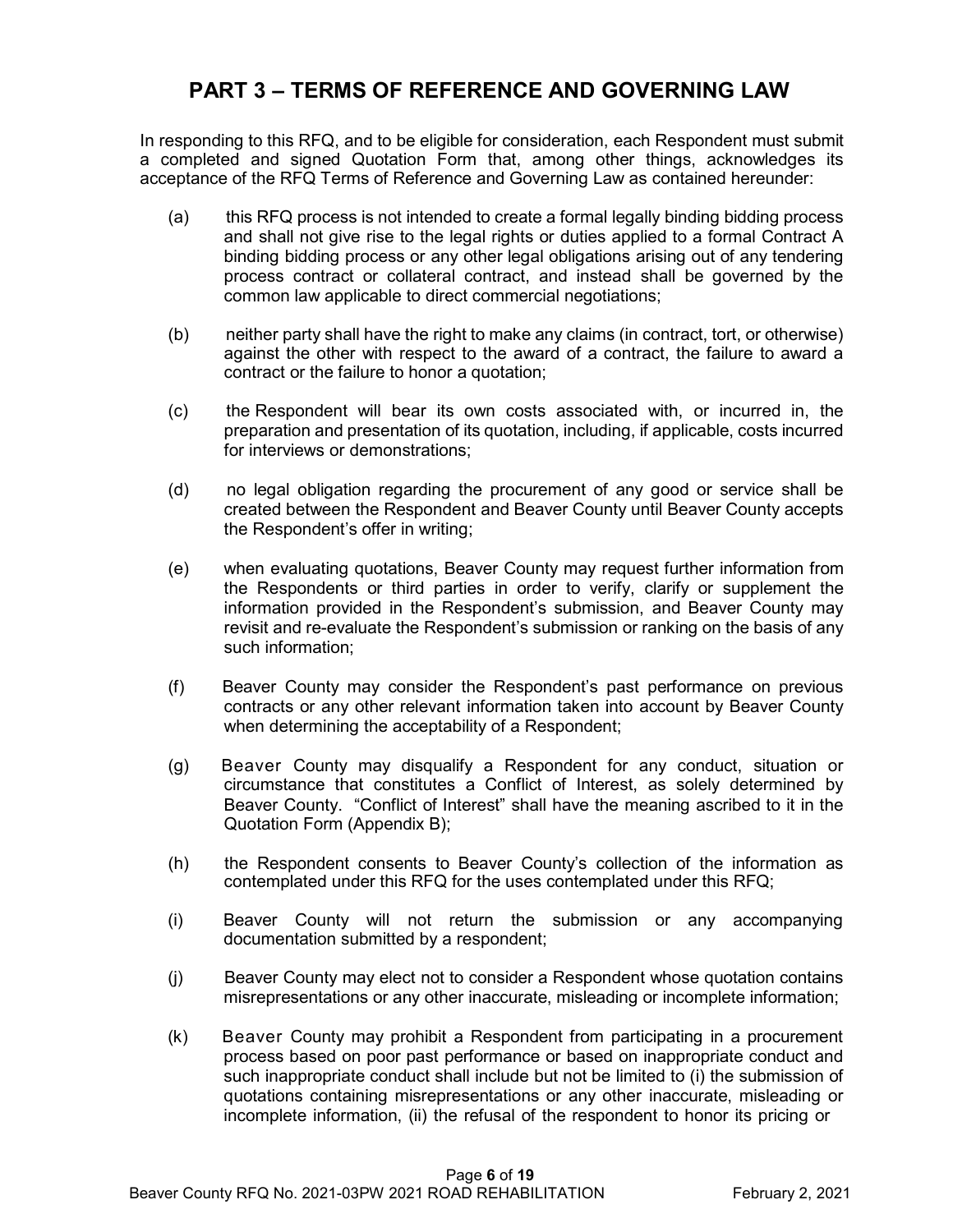other commitments made in its quotation, or (iii) any other conduct, situation or circumstance, as solely determined by Beaver County, that constitutes a Conflict of Interest; and

(l) Beaver County may cancel this RFQ process at any time.

The parties also acknowledge that these terms (a) are included for greater certainty and are intended to be interpreted broadly and separately (with no particular provision intended to limit the scope of any other provision); (b) are non-exhaustive (and shall not be construed as intending to limit the pre-existing rights of the parties to engage in precontractual discussions in accordance with the common law governing direct commercial negotiations); and (c) are to be governed by, and interpreted and construed in accordance with, the laws of the province of Alberta and the federal laws of Canada applicable therein.

[End of Part 3]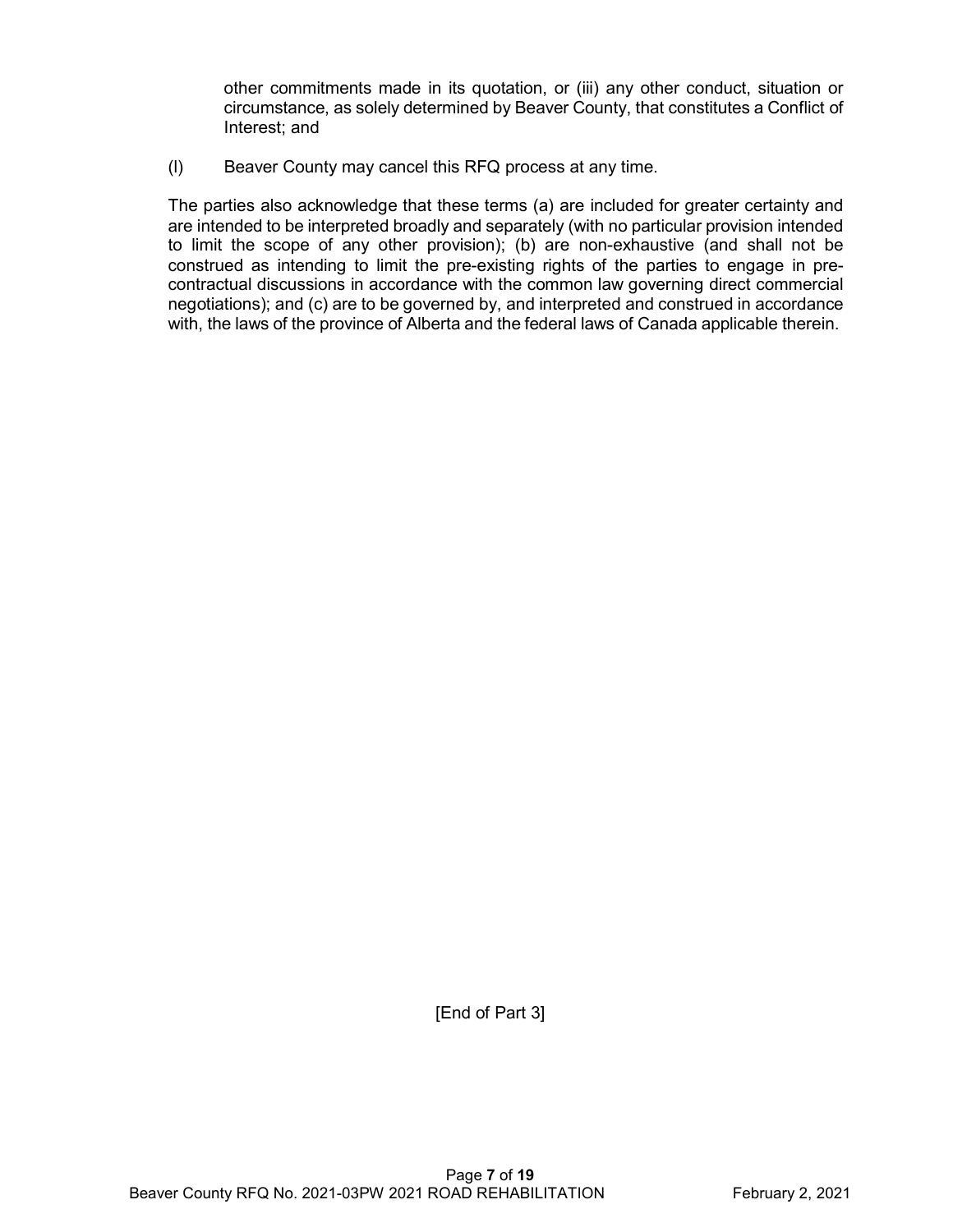# **PART 4 – RFQ PARTICULARS**

### **4.1 Deliverables**

Beaver County is using a Contract Road Rehabilitation Program to prolong the life of existing road infrastructure by rehabilitating sections of local roads in order to bring them back to specification standards. This work involves shoulder pulls for approximately 24km – 35km (dependent on contract price and budget) of local roads within the municipality in the areas designated by the Superintendent of Transportation. Specific work areas are undetermined at this time and total amount of kilometers *may* be adjusted in final contract upon negotiation with supplier.

The provision of the Deliverables will be governed by the terms and conditions set out in Appendix A – Terms and Conditions.

#### **4.2 Dedicated Account Representative**

The Supplier shall assign a dedicated account representative who is the single point of contact, and can respond to inquiries as required. The Supplier will also provide notification of changes to the assigned representative, if required.

#### **4.3 Corporate Profile, Demonstrated Experience and Qualifications**

This criterion will be evaluated as follows:

- (a) Corporate suitability and suitability of any parties in a joint venture and any subcontractors.
- (b) Number of years the respondent has been providing similar goods and services relevant to the Deliverables.
- (c) References in accordance with instructions set out in Appendix C Supplier Questionnaire Form

[End of Part 4]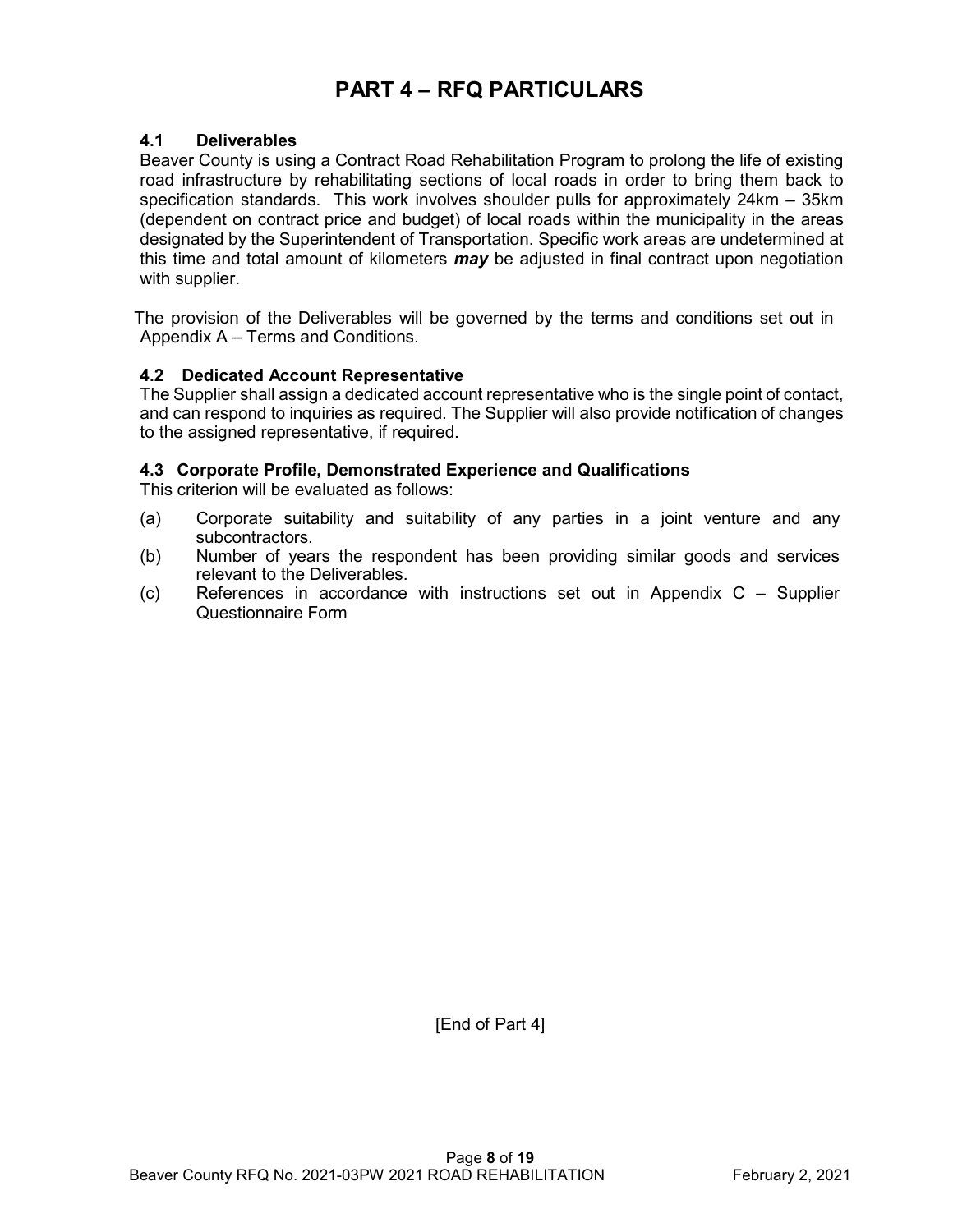# **APPENDIX A – TERMS AND CONDITIONS**

# **1. Scope**

Beaver County is seeking submissions from suppliers who can provide Road Rehabilitation Services for approximately 24km – 35km (dependent on contract price and budget) in 2021 as follows:

**1.1** The Contractor shall supply all materials necessary for the work. The Contractor shall verify that all materials delivered and used in the Work is the type and grade ordered;

**1.2** Shoulders must be pulled a minimum of 2 meters from new shoulder towards toe of slope;

**1.3** Total uniform pulverization of vegetative product that is brought onto road surface. Product that is to be incorporated into the road surface shall be consistent in nature with no lumps, clumps or large masses;

**1.4** Side Slopes shall be kept at a minimum of 3:1;

**1.5** Culverts in the work area will be marked by County staff. The contractor will notify the Superintendent of Transportation of any culverts damaged during construction;

**1.6** A minimum 8 meter finished road surface should be maintained throughout the project. Should the contractor encounter a section of road where an 8 meter road surface cannot be accommodated they must contact the Superintendent of Transportation to find a viable alternative;

**1.7** A minimum 98% compaction must be achieved through the use of sheep foot, smooth drum, and/or wobbly wheel packers;

**1.8** All ditches must be left with a smooth surface, free of lumps, clumps, large debris, or ridges;

**1.9** The water haul route must be maintained by the contractor, keeping the route free of ruts, ridges and washboard;

**1.10** Sourcing and hauling of water will be the responsibility of the contractor;

**1.11** The Contractor will be responsible for material storage activities;

**1.12** The Contractor shall meet with the Superintendent of Transportation, or his representative, prior to the commencement of operations, to review and agree upon the proposed work plan and schedule. This will be done to ensure that the critical portions of the work are completed on schedule and to reduce areas of conflict with traffic and other work projects;

**1.13** A pre-start up meeting is required to address safety items required from the Contractor;

**1.14** Traffic Accommodation will be the responsibility of the Contractor;

**1.15** The Contractor is responsible to supply all labour, equipment and materials to accomplish the 2021 Contract Road Rehabilitation known as the Work. A complete job is called for, therefore any labour, material, equipment, tools or incidental item not specifically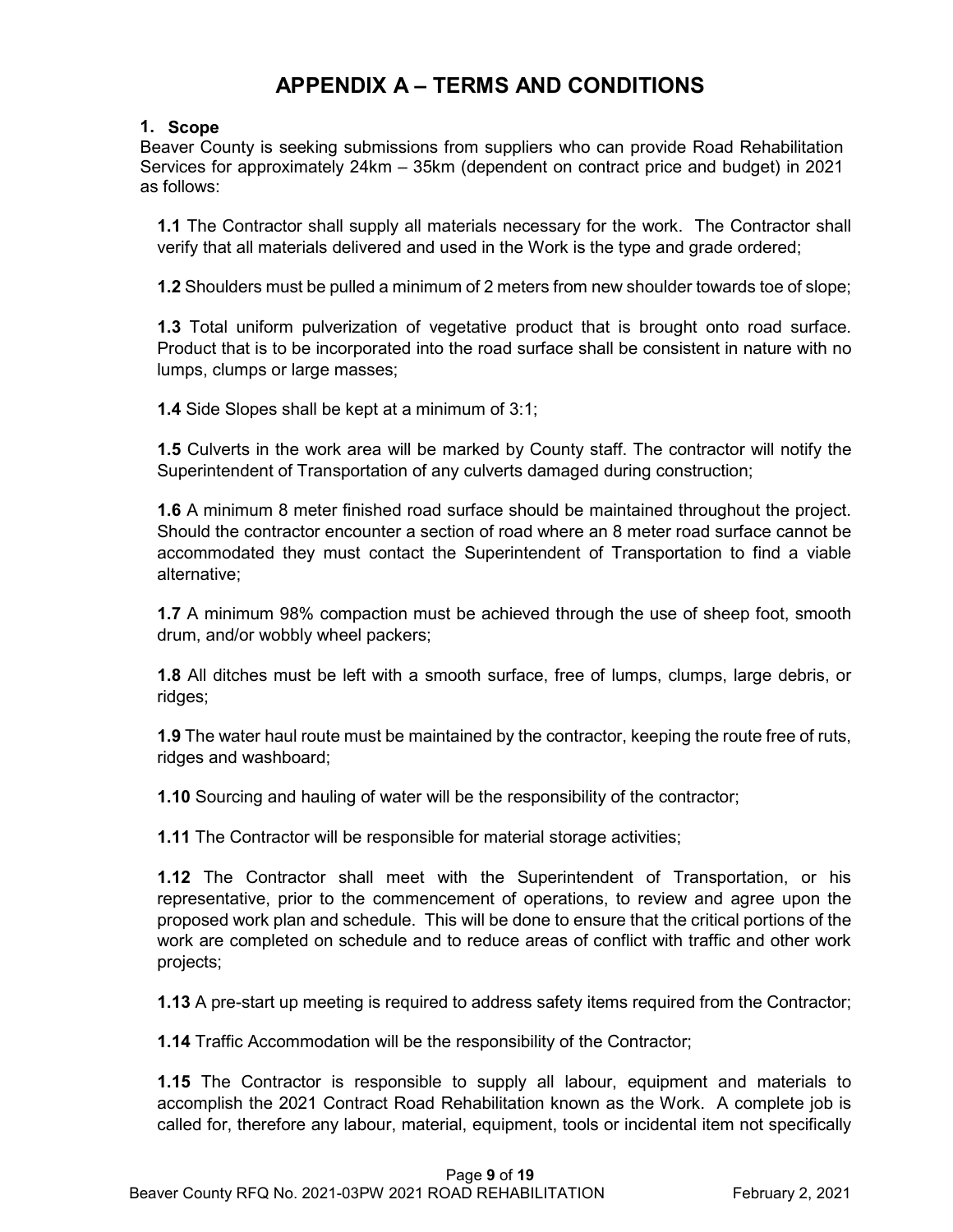mentioned, but necessary for completeness will be considered incidental to the Work, and no separate or additional payment will be made;

**1.16** Construction shall include the supply and operation of all equipment for safe and efficient shoulder pull operations. The Work rate quoted will include, but not be limited to operator's wages, fuel, oil, repair and maintenance;

**1.17** Cost of all delivery of all labour, equipment and materials for the Work to site will be the responsibility of the Contractor;

**1.18** The Contractor is responsible for all First Call and line locating requirements for the Work;

**1.19** Prior to the Work, the Contactor shall ensure that the Work road surface is properly signed and safe for the Work to commence;

**1.20** The Contractor is responsible for any staking and survey;

**1.21** The Contractor is responsible to ensure that the roads within the scope of the Work are maintained in acceptable condition for local traffic,

**1.22** The Contractor is responsible to salvage all existing road surface gravel to be reapplied upon final compaction of the subbase;

**1.23** The Contractor shall produce all finished surfaces to achieve or exceed the grade, slope and width tolerance limits

**1.24** All surfaces shall be built true to grade, cross-section and alignment with consistent, uniformly contoured surfaces. Furthermore, the finished roadway grade, alignment and widths shall tie neatly into fixed control points such as bridge abutments, railway crossings, grade intersections, etc. to the satisfaction of the Superintendent of Transportation or his designate;

**1.25** The Contractor is responsible to repair all localized soft spots identified through proof rolling in the Work by excavating the material to a depth approved by the Municipality and replacing with suitable material compacted in place. Acceptance is dependent on the approval of the Superintendent of Transportation or his designate. All deficiencies not done to an acceptable standard will be repaired, upon direction of the Superintendent of Transportation, without extra payment;

**1.26** Upon completion, inspection, and approval of a finished section of road by the Superintendent of Transportation or designate, the Contractor will spread the reclaimed gravel and compact in place;

**1.27** Excess material from the Work shall be removed from the Work area and disposed of immediately;

**1.28** The Contractor is responsible to ensure that ditches remain open and free from debris for ready flow of surface water, and until final acceptance of the work.

**1.29** Fuel and any other spills related to the Work shall be cleaned up to the satisfaction of the Superintendent of Transportation at the Contractor's expense;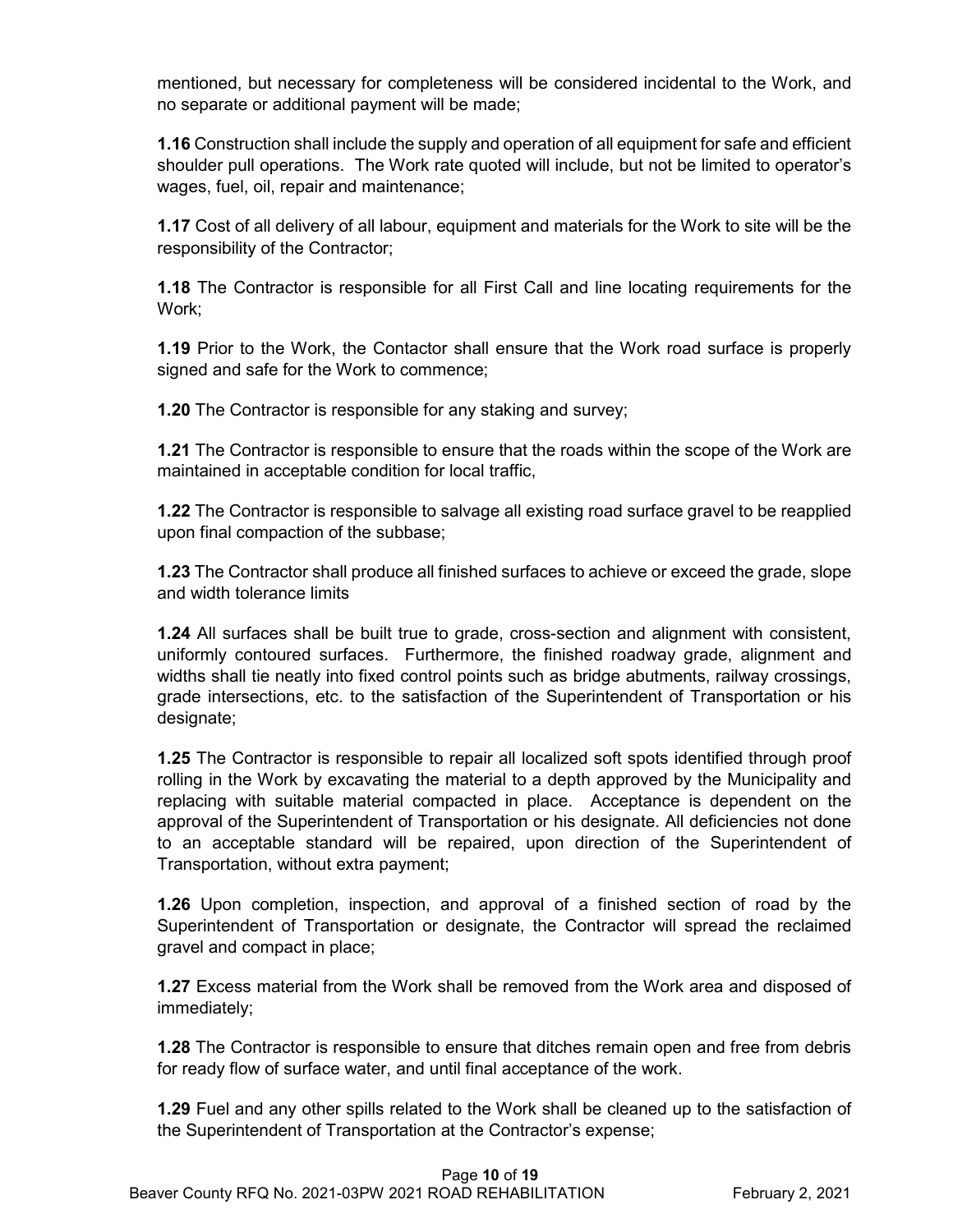**1.30** The Contractor shall supply all equipment in good condition for completion of the Work;

**1.31** The Contractor will be responsible for equipment storage activities.

# **2. Time**

**2.1** Completion by October 31, 2021

# **3. Assignment**

This contract shall be binding upon the parties' respective successors obligations hereunder, upon written notice to the other party, to any of its subsidiaries and/or affiliated companies, without the consent of the other party. Furthermore, no goods and services to be provided by the Supplier hereunder shall be subcontracted to or provided on behalf of the Supplier by any third party, except upon prior written permission by the County. The County shall have the sole right to assign the contract.

# **4. Compliance with Laws**

The Respondent shall be responsible for complying with all Federal, Provincial (Alberta), and Municipal laws, rules, regulations and guidelines that apply.

# **5. Financial**

The County reserves the right to investigate Supplier's financial position.

# **6. Supplier Performance / Default**

Suppliers aware of potential or pending supply difficulties must notify the County immediately of such difficulties before lack of supply of contracted products endangers the County's ability to supply products to user areas.

In the event of non-performance, the County reserves the right to acquire the items from alternative sources, and the Supplier shall be responsible for any costs beyond what has already been paid to the Supplier, required to complete the Work satisfactorily and will pay the amount thereof to the County on demand.

If the Supplier defaults or fails to perform in accordance with the Terms and Conditions of the offering or otherwise does not comply with any resulting contract as it affects the Supplier's obligations, the County will advise the Respondent in writing. If the default or deficiencies in performance are not resolved to the County's satisfaction within ten (10) days the County may, at its sole discretion, terminate any remaining portion of the contract with the Supplier upon five (5) days written notice delivered to the Supplier, free of any claim of the Supplier of every nature and kind.

# **7. Force Majeure**

Neither party shall be responsible for any delay or failure to perform its obligations under this Agreement where such delay or failure is due to fire, flood, explosion, war, embargo, government action, Act of Public Authority, Act of God, or to any other cause beyond its control, except labour disruption.

In the Event of a Force Majeure, the party who is delayed or fails to perform shall give prompt notice to the other party and shall take all reasonable steps to eliminate the cause. Should the Force Majeure event last for longer than thirty (30) days, the County may terminate the Agreement by notice to the Supplier without further liability, expense or cost of any kind.

# **8. Goods and Services Tax**

The County is subject to the Goods and Services Tax. All Goods and Services Tax shall be identified as a separate line item.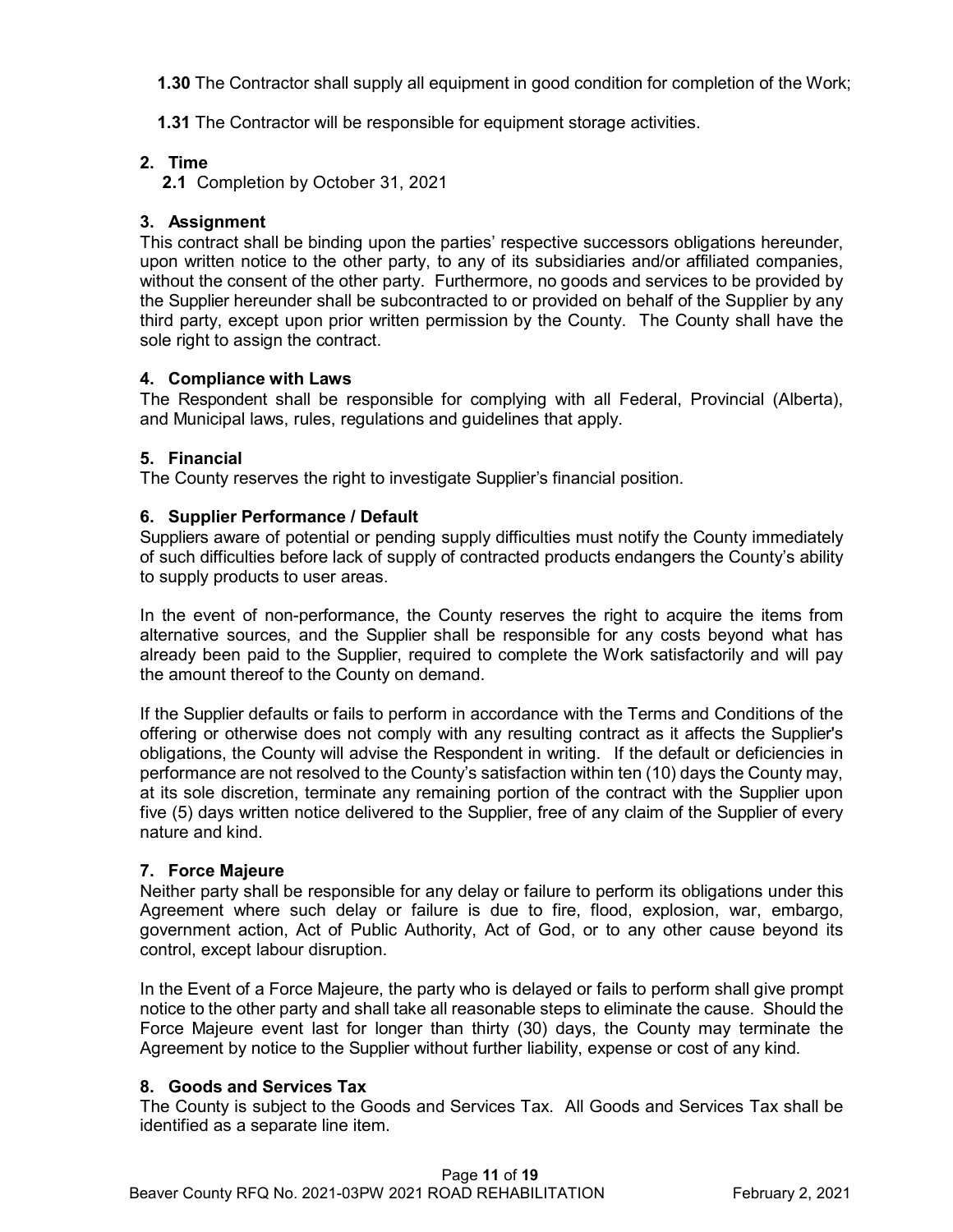# **9. Worker's Compensation Board Statement**

The Supplier shall at all times comply with all the requirements of the Worker's Compensation Act of Alberta, amendments thereto, or any successor legislation; and shall upon notice by the County, provide evidence satisfactory to the County of said compliance with the Act within two (2) business days of request by the County.

# **10. Certificate of Recognition ("C.O.R.") Safety Program Requirement**

**10.1** Unless otherwise stated, RFQ will only be considered when the Supplier, prior to RFQ Closing, has either full certification in the Alberta Labour approved Certificate of Recognition ("C.O.R.") Program appropriate to their industry or a temporary letter of certification issued by the Alberta Construction Safety Association or other appropriate industry association.

**10.2** Certification shall be evident by inclusion of the Supplier's name on the Alberta Construction Safety Association ("A.C.S.A.") C.O.R. certification list current at the RFQ Closing, or submission of a copy of the Alberta Labour Certificate of Recognition or a temporary letter of certification with the RFQ.

**10.3** Beaver County will assume no liability for the non-inclusion of any Supplier on the A.C.S.A. C.O.R. certification lists for any reason whatsoever.

**10.4** Beaver County reserves the right to terminate the Agreement during the course of which the Contractor is decertified from the C.O.R. program or has their temporary letter of certification expire.

**10.5** Beaver County will reject any RFQ which fails to comply with the provisions set out in Article 10.

# **11. Indemnification**

The Supplier shall indemnify and hold the County harmless with respect to all withholding and all other taxes or amounts of any kind relating to employment of any of the persons providing services to the County with respect to this Agreement.

The Supplier shall indemnify and save harmless the County, its elected representatives and employees and agents from all claims, costs, losses, expenses, actions, and suits caused by or arising out of direct or indirect performance of this Agreement or by reason of any matter or thing being done, permitted or omitted to be done, by the Supplier, its subcontractors, agents or employees and whether occasioned by negligence. The County shall not be liable or responsible in any way for any personal injury or property damage of any nature whatsoever that may be suffered or sustained by the Supplier, or by any employee, agent or servant of the Supplier in the performance of this Agreement. Such indemnification shall survive this Contract.

#### **12. Insurance**

The RFQ shall be accompanied by a Certificate of Insurance, certifying that the insurance as required by the Agreement, is in place or, if the required insurance is not in place, by a Letter of Insurability or Undertaking of Insurance in standard form from the Supplier's Insurance Broker certifying that the required insurance will be issued to the Supplier if the Respondent is the Successful Supplier.

Required coverage as follows:

**12.1** standard automobile insurance policy providing third party liability coverage for bodily injury and property damage insurance for limits of at least **FIVE MILLION (\$5,000,000.00) DOLLARS** inclusive and in respect of any one claim for the injury to or death of one or more persons or damage to or destruction of property;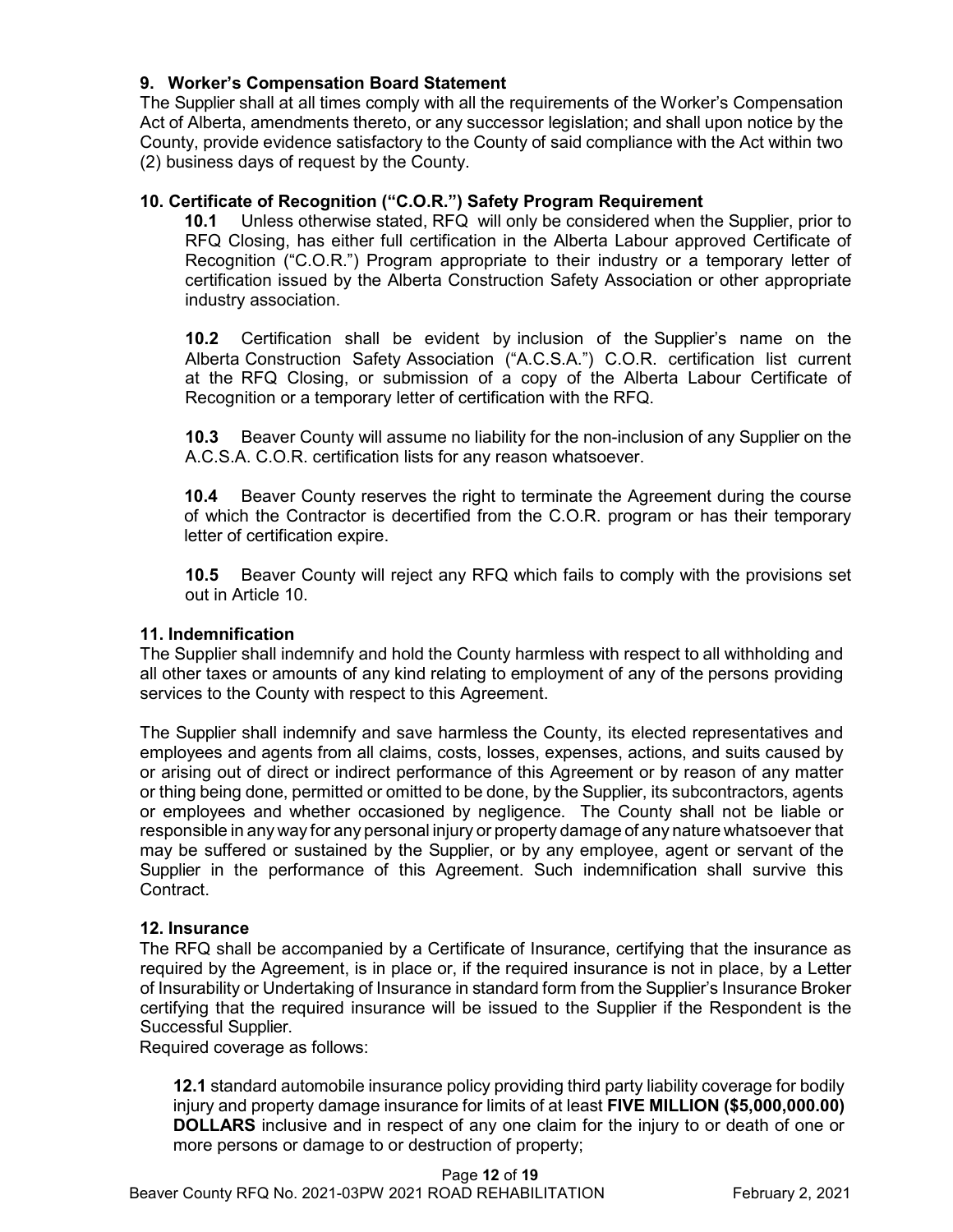**12.2** a commercial general liability insurance policy providing coverage of at least **FIVE MILLION (\$5,000,000.00) DOLLARS** inclusive and in respect of any one claim for injury to or death of any one or more persons or damage to or destruction of property. Coverage to include:

- a. non-owned automobiles;
- b. independent subcontractors;
- c. contractual liability including this Agreement;
- d. broad form property damage endorsement; and
- e. products and completed operations coverage.

#### **13. Jurisdiction**

The parties agree that the laws of the Alberta shall govern the Contract and the Courts of Alberta shall have sole and exclusive jurisdiction over any dispute or lawsuit between the parties.

#### **14. Independent Contractor**

The Supplier is an independent contractor in the performance of this Contract. No employer/employee relationship will be created between the County and the Supplier, or between the County and the Supplier's employees, subcontractors or agents. No rights, privileges, benefits or compensation, other than those, which are expressly set out in the Contract, will apply to the Supplier.

#### **15. No Additional Payment**

No increase in the price of the goods or services or any additional payment will be authorized by the County or made to the Supplier as a result of any change to the Contract unless such increase or additional payment has been authorized in advance and in writing by the County's authorized representative.

#### **16. Termination**

The Contract may be terminated, in whole or in part, without further obligation, liability or expense of any kind under the following conditions:

- a) should the Supplier be adjudged bankrupt, or become insolvent, the County may, without prejudice to any other right or remedy the Supplier t may have, terminate the Agreement by giving the Supplier or their receiver or their trustee in bankruptcy, written notice;
- b) at any time upon notice for a major breach of the terms of this Agreement by the Supplier;
- c) at any time following the failure of the Supplier to remedy, repair, or correct any deficiency or defect upon receiving notice from the County;
- d) upon ten (10) days written notice to the Supplier from the County during the term of this Agreement, whereupon the County shall pay to the Supplier any fees and expenses due to the effective date of cancellation but not thereafter;

The County's rights of termination shall be in addition to any other rights or remedies it may have in law, in equity, or under this Contract.

#### **17. Occupational Health and Safety (OH&S)**

The Supplier shall adhere to all applicable OH&S and site safety standards. The Supplier shall ensure all applicable OH&S Legislation, County Safety Policies, and industry standards are readily available to all of the Supplier's Personnel and that all of the Supplier's Personnel are aware of comply with the OH&S Legislation, County Safety Policies and industry standards.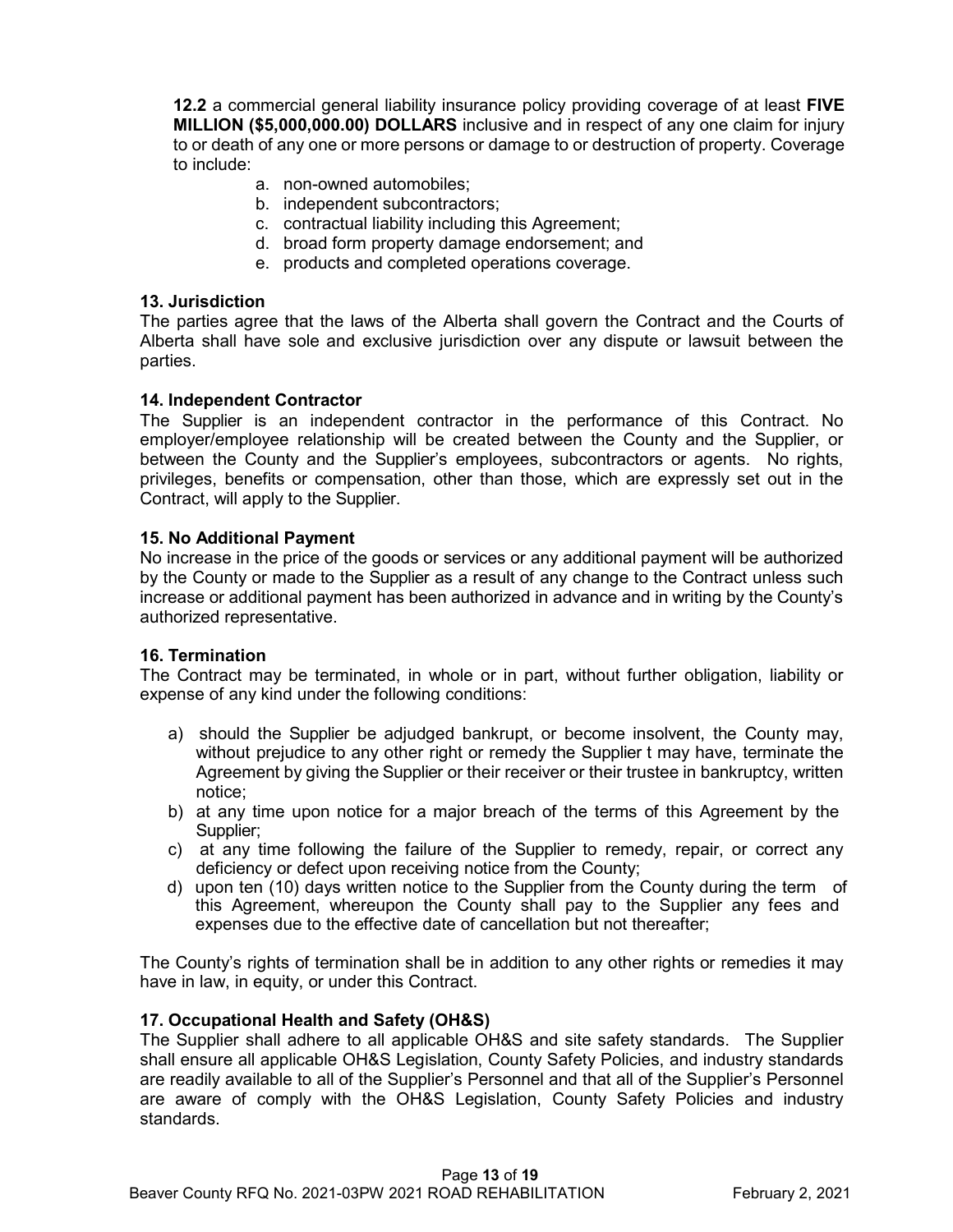# **18. Environmental Protection**

The Supplier's activities shall be conducted in compliance with all standards and all applicable statutes, regulations, bylaws, rules, declarations, directives and orders concerned with environmental assessment and protection as they may be amended, revised, consolidated or substituted from time to time.

### **19. Entire Agreement**

This Contract constitutes the entire agreement between the parties and shall be binding upon all successors and permitted assigns of the parties.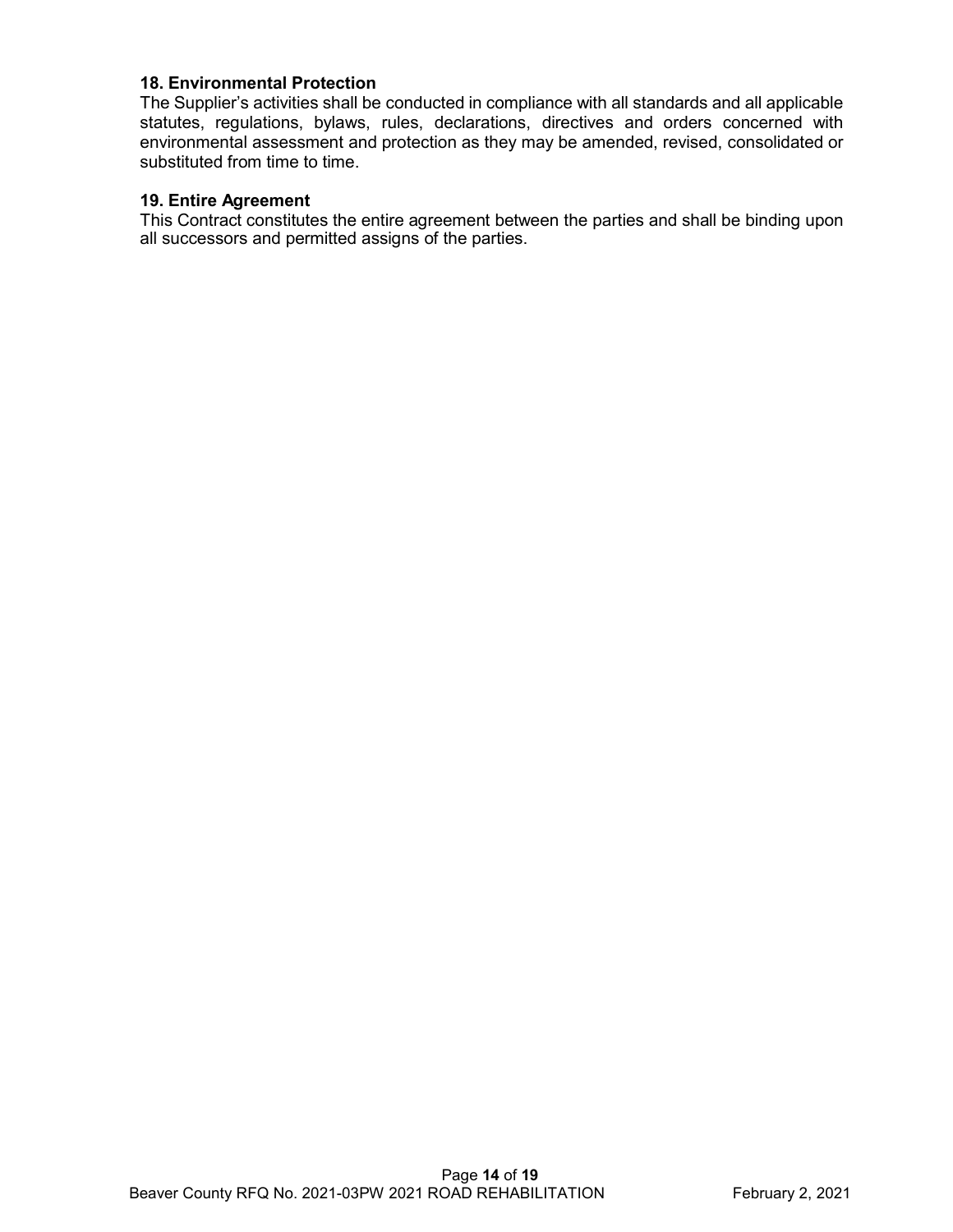# **APPENDIX B – QUOTATION FORM**

# **1. Respondent Information**

Please fill out the following form, and name one person to be the contact for this RFQ response and for any clarifications or amendments that might be necessary.

| <b>Full Legal Name of</b><br>Company:                                                          |  |
|------------------------------------------------------------------------------------------------|--|
| Any Other Relevant Name<br>under Which the<br><b>Respondent Carries on</b><br><b>Business:</b> |  |
| <b>Street Address:</b>                                                                         |  |
| City, Province/State:                                                                          |  |
| <b>Postal Code:</b>                                                                            |  |
| <b>Phone Number:</b>                                                                           |  |
| <b>Fax Number:</b>                                                                             |  |
| <b>Company Website (If Any):</b>                                                               |  |
| <b>RFQ Contact Person and</b><br>Title:                                                        |  |
| <b>RFQ Contact Phone:</b>                                                                      |  |
| <b>RFQ Contact Facsimile:</b>                                                                  |  |
| <b>RFQ Contact E-mail:</b>                                                                     |  |
|                                                                                                |  |

# **2. Acknowledgement of Terms of Reference and Governing Law**

The respondent acknowledges that this RFQ process will be governed by the specific Terms of Reference and Governing Law set out in this RFQ, and that, among other things, the Terms of Reference and Governing Law confirm that this procurement process does not constitute a formal legally binding bidding process, and that there will be no legal relationship or obligations created until Parkland County accepts the respondent's offer in writing.

# **3. Ability to Provide Deliverables**

The respondent has carefully examined this RFQ and has a clear and comprehensive knowledge of the Deliverables required. The respondent represents and warrants its ability to provide the Deliverables in accordance with the requirements of the RFQ for the pricing set out below and has provided a list of any subcontractors to be used to complete the proposed contract.

# **4. Non-binding Price Estimates**

Respondents should provide pricing for the Deliverables in Appendix B. Beaver County reserves the right to split the award of the equipment in any manner the County deems necessary.

The respondent confirms that the pricing information provided is accurate. The respondent acknowledges that any inaccurate, misleading or incomplete information, including withdrawn or altered pricing, could adversely impact the acceptance of its quotation or its eligibility for future work. The respondent acknowledges that the pricing is provided in Canadian dollars and includes all applicable duties and taxes except for Goods and Services Tax (GST), which should be itemized separately, all labour and material costs, all travel and carriage costs, all insurance costs, all costs of delivery to Beaver County, all costs of installation and set-up,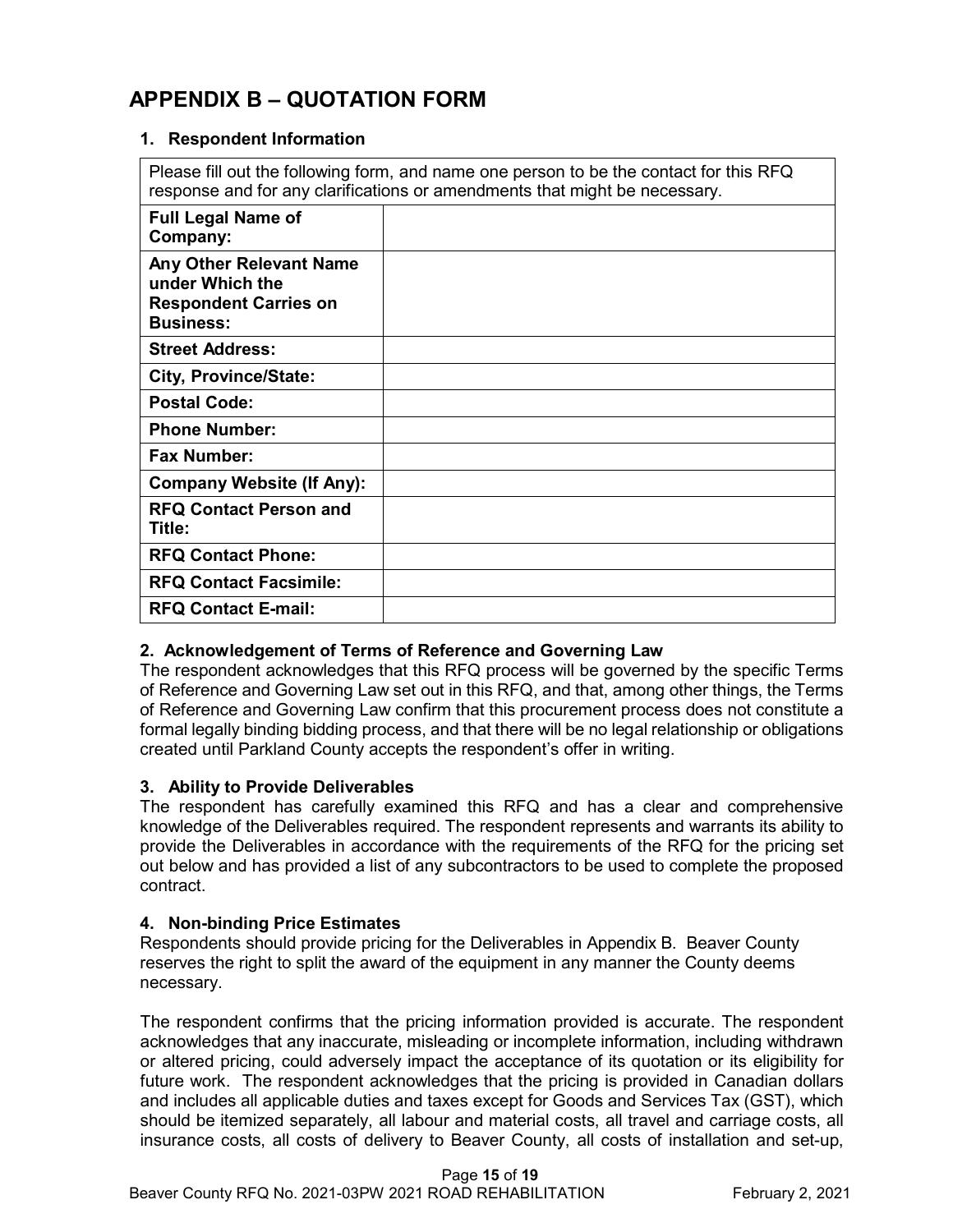including any pre-delivery inspection charges and all other overhead, including any fees or other charges required by law.

# **5. Addenda**

The respondent is deemed to have read and accepted all addenda issued by Beaver County. The onus remains on respondents to make any necessary amendments to their quotations based on the addenda. The respondent is requested to confirm that it has received all addenda by listing the addenda numbers or, if no addenda were issued, by writing the word "None" on the following line: Respondents who fail to complete this section will be deemed to have received all posted

addenda.

# **6. Conflict of Interest**

Prior to completing this portion of the Quotation Form, respondents should refer to the following definition of Conflict of Interest:

**"Conflict of Interest"** includes, but is not limited to, any situation or circumstance where

- (a) in relation to the bidding process, the respondent has an unfair advantage or engages in conduct, directly or indirectly, that may give it an unfair advantage, including but not limited to (i) having, or having access to, information in the preparation of its quotation that is confidential and not available to other respondents, (ii) communicating with any person with a view to influencing preferred treatment in the RFQ process, or (iii) engaging in conduct that compromises, or could be seen to compromise, the integrity of the open and competitive RFQ process and render that process non-competitive and unfair; or
- (b) in relation to the performance of its contractual obligations contemplated in the contract that is the subject of this procurement, the respondent's other commitments, relationships or financial interests (i) could, or could be seen to, exercise an improper influence over the objective, unbiased and impartial exercise of its independent judgement, or (ii) could, or could be seen to, compromise, impair or be incompatible with the effective performance of its contractual obligations.

If the box below is left blank, the respondent will be deemed to declare that (a) there was no Conflict of Interest in preparing its quotation; and (b) there is no foreseeable Conflict of Interest in performing the contractual obligations contemplated in the RFQ.

# **Otherwise, if the statement below applies, check the box**.

 $\Box$  The respondent declares that there is an actual or potential Conflict of Interest relating to the preparation of its quotation, and/or the respondent foresees an actual or potential Conflict of Interest in performing the contractual obligations contemplated in the RFQ.

If the respondent declares an actual or potential Conflict of Interest by marking the box above, the respondent must set out below details of the actual or potential Conflict of Interest, and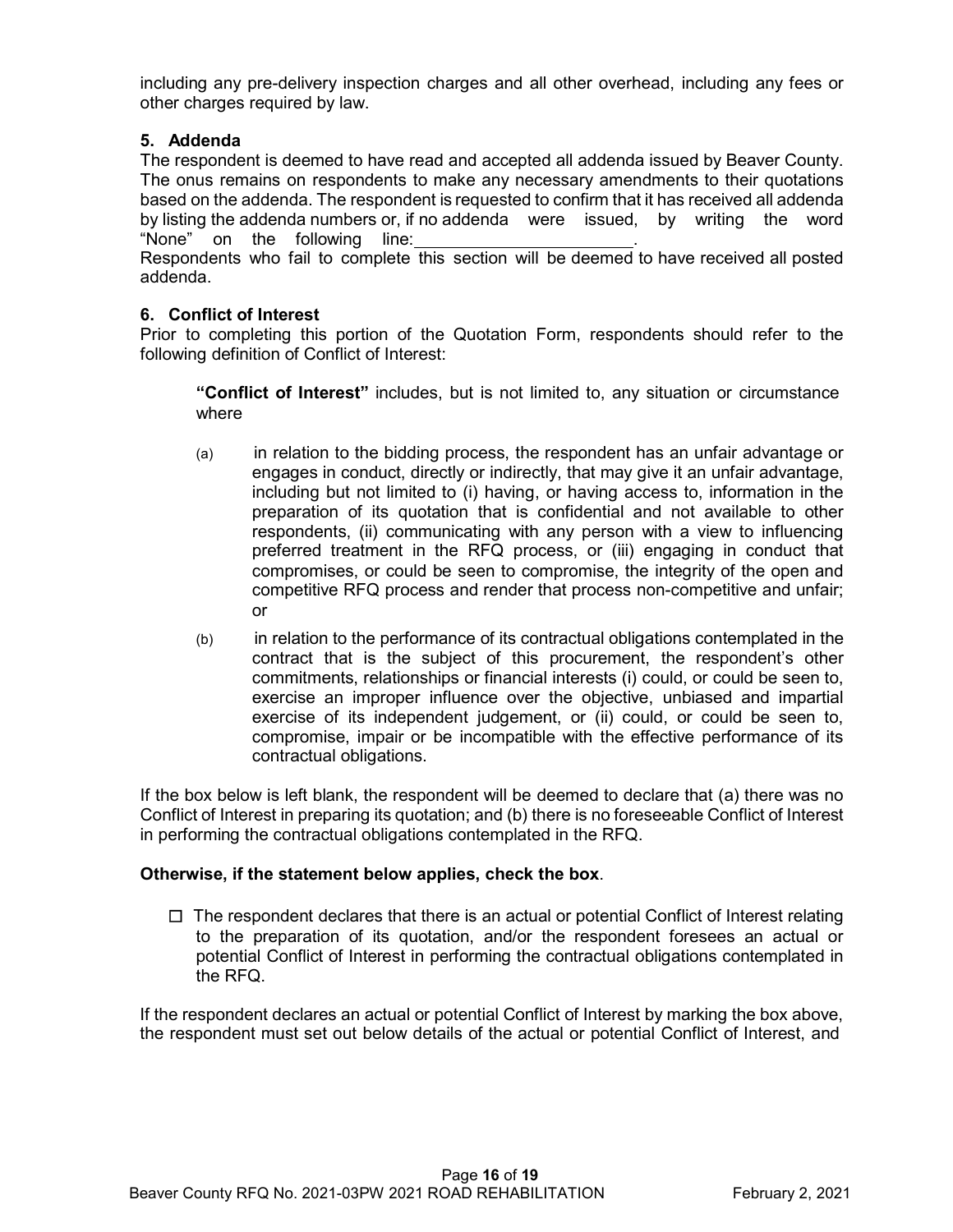must explain why the respondent believes that the Conflict of Interest should not result in disqualification form the RFQ process:

#### **7. Confidential Information of Respondent**

A respondent should identify any information in its quotation or any accompanying documentation supplied in confidence for which confidentiality is to be maintained by Beaver County. The confidentiality of such information will be maintained by Beaver County, except as otherwise required by law or by order of a court or tribunal. Respondents are advised that their quotations will, as necessary, be disclosed on a confidential basis, to Beaver County's advisers retained for the purpose of evaluating or participating in the evaluation of their quotations. If a respondent has any questions about the collection and use of personal information pursuant to this RFQ, questions are to be submitted to Beaver County Contact.

| Item          | <b>Item Description</b> | <b>Estimated</b>  | Unit     | <b>Unit Price</b> | <b>Total Bid (CAD funds GST</b> |
|---------------|-------------------------|-------------------|----------|-------------------|---------------------------------|
| <b>Number</b> |                         | <b>Quantities</b> |          |                   | excluded)                       |
| 1.            | Mobilization/           |                   |          | \$                |                                 |
|               | Demobilization          |                   | Lump Sum |                   |                                 |
| 2.            | Projects                | $24km - 35km$     |          | \$                |                                 |
|               |                         | (dependent on     | KM       |                   |                                 |
|               |                         | contract price    |          | per m2            |                                 |
|               |                         | and budget)       |          |                   |                                 |
| 3.            | In Field Moves          |                   |          | \$                |                                 |
|               |                         |                   | Per Move |                   |                                 |
| Other         |                         |                   |          |                   |                                 |
|               |                         |                   |          |                   |                                 |
| Other         |                         |                   |          |                   |                                 |
|               |                         |                   |          |                   |                                 |
|               |                         |                   |          | <b>Total</b>      |                                 |
|               |                         |                   |          |                   |                                 |

#### **8. Bid Amount**

#### **9. Signatures:**

Signed, seated and submitted for and on behalf of:

| Company:      |                        |      |               |                              |                    |
|---------------|------------------------|------|---------------|------------------------------|--------------------|
|               | (Name)                 |      |               |                              |                    |
| Name & Title: |                        |      |               |                              | (Apply SEAL above) |
|               | (Please Print or Type) |      |               |                              |                    |
| Signature:    |                        |      |               |                              |                    |
| Witness:      |                        |      |               |                              |                    |
| Dated at      |                        | this |               | day of ______________, 20___ |                    |
|               |                        |      | Page 17 of 19 |                              |                    |

Beaver County RFQ No. 2021-03PW 2021 ROAD REHABILITATION February 2, 2021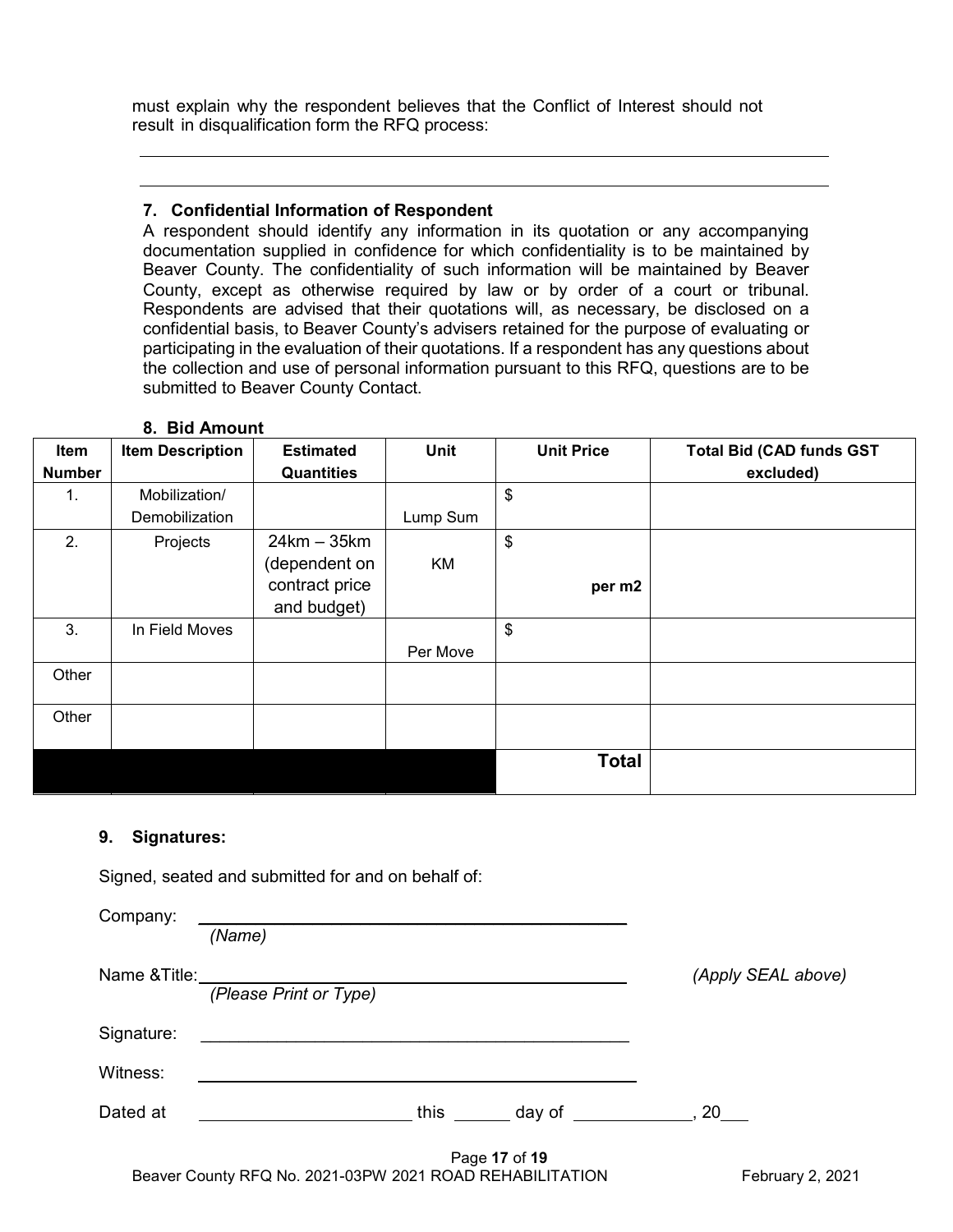# **APPENDIX C – SUPPLIER QUESTIONNAIRE FORM**

# **1. Business/Company Information**

Provide the following information:

| Name:                   |  |
|-------------------------|--|
| Address:                |  |
| Phone Number:           |  |
| Fax Number:             |  |
| <b>Website Address:</b> |  |

# **2. Goods and Services Tax (GST) Registration Number**

Provide company's GST registration number

GST Registration Number

#### **3. Years of Experience**

State the number of years' experience providing similar goods and services

Years of Experience

#### **4. Insurance Coverage**

The respondent is required to carry insurance policies in accordance with the minimum requirements and limits set out in Appendix A – Terms and Conditions. Proof of insurance should be provided to Beaver County with the respondent's submission.

☐ Proof of insurance is attached.

#### **5. Worker's Compensation Board (WCB)**

The respondent is required to provide proof of compliance with all the requirements of the Worker's Compensation Act of Alberta in accordance with Appendix A – Terms and Conditions. A WCB clearance letter should be provided with the respondent's submission as evidence of such compliance.

☐ Current WCB Clearance Letter is attached.

#### **6. Designated Account Representative**

Provide the name and contact details for the Designated Account Representative

| Name:          |  |
|----------------|--|
| Location:      |  |
| Phone Number:  |  |
| Fax Number:    |  |
| Email Address: |  |